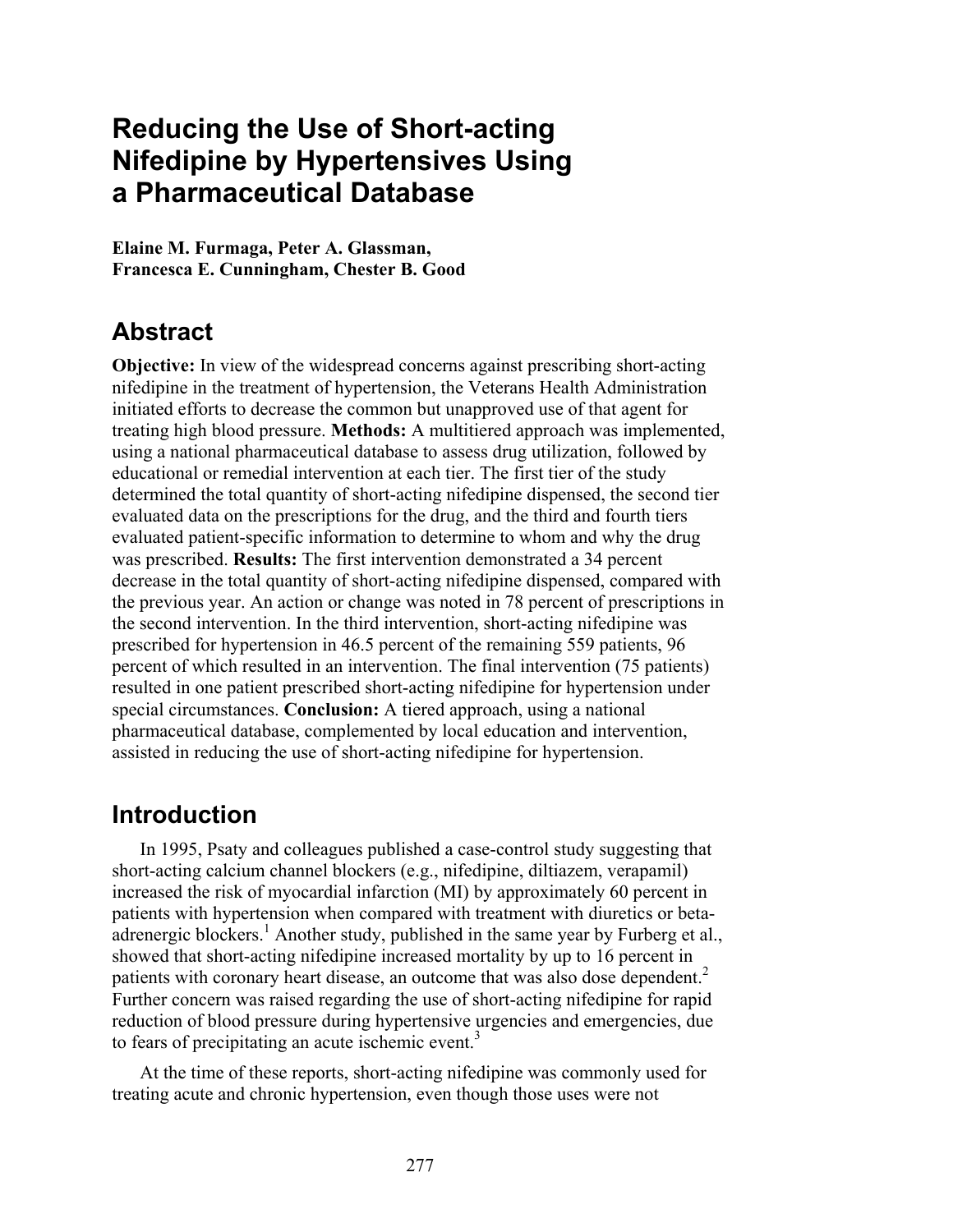approved by the Food and Drug Administration (FDA).<sup>3, 4</sup> Similar adverse findings had not been found for long-acting calcium channel blockers,  $5-10$  and product labeling for short-acting nifedipine included specific warnings against using the agent for acute blood pressure reduction and for controlling essential hypertension.<sup>4</sup> In this context, the National Heart Lung and Blood Institute issued a statement saying, in part, that "short-acting nifedipine should be used with great caution (if at all), especially at higher doses, in the treatment of hypertension, angina, and MI."<sup>11</sup> This recommendation was echoed in subsequent guidelines issued by the Joint National Committee on Prevention, Detection, Evaluation and Treatment of High Blood Pressure (JNC 7).<sup>12</sup>

In this paper, we describe the efforts of the Department of Veterans Affairs (VA) to address inappropriate use of short-acting nifedipine in patients with hypertension, a condition present in approximately 46 percent of patients receiving medical care in the Veterans Health Administration (VHA) system. To reduce use of short-acting nifedipine in our patient population, we used a multitiered approach, completed over several years. In detailing this process, which established the foundation for subsequent efforts to assess and intervene on potential medication safety hazards in the VHA system, we hope to demonstrate that our model has general applicability for other health care systems that have access to pharmaceutical claims databases.

## **Methods**

In late 1995, the VA established its Pharmacy Benefits Management Strategic-Healthcare Group (PBM), which would eventually oversee the drug benefits for the more than 4 million veterans who receive pharmaceuticals in the VHA system. The PBM manages the national formulary and associated policies in conjunction with 21 regions (known as Veterans Integrated Service Networks or VISNs), and has gradually expanded its oversight to include monitoring and assessment of pharmaceutical outcomes and drug safety. It is located at the Hines VA Medical Center in Hines, Illinois. PBM staff includes clinical pharmacists, data management experts, and contracting personnel. A Medical Advisory Panel (MAP) consisting of 10 field-based physicians, supports the PBM and serves as one of two national formulary decision making committees in VHA. The other is the VISN Formulary Leaders Committee, consisting of a representative from each of the 21 VISNs in VHA. As part of its evolving mission and infrastructure, in early 1998 the PBM began developing a national pharmaceutical database. The database was designed to be populated by extracting data on outpatient prescriptions from individual health centers and then aggregating the data centrally. This nationally aggregated database uses the commercially available software ProClarity<sup>®</sup> to monitor and track usage of all outpatient medications.

The advent of the PBM database allowed for tracking pharmaceutical utilization nationwide across the VA. One of the first projects undertaken was in response to the literature and recommendations about avoiding short-acting nifedipine for hypertension management<sup> $1-3$ </sup> because an early analysis of the PBM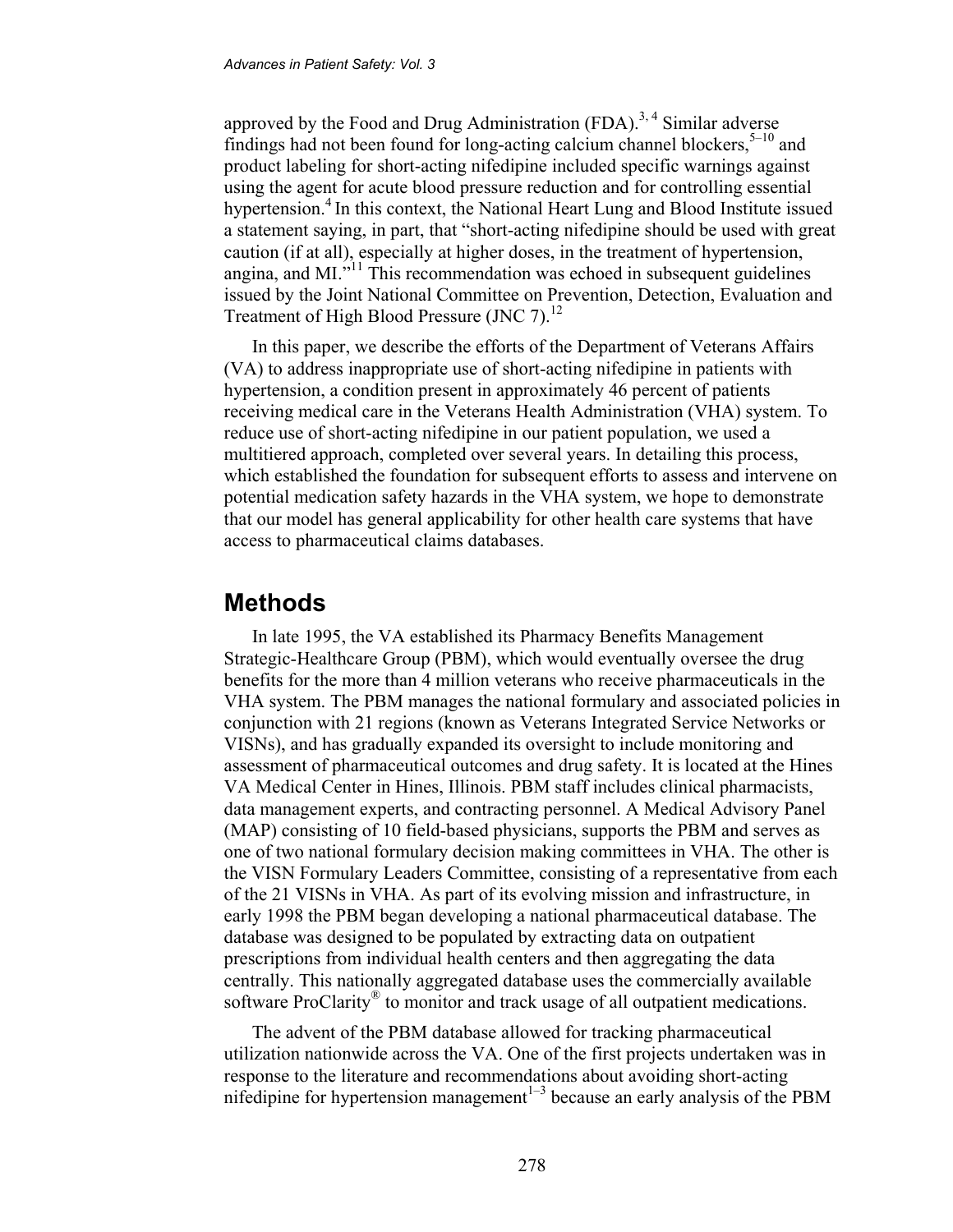database noted that the agent was still being used at many sites—although it was unclear for whom and for what indications. Thus, to assure consistency of approach across VA facilities in managing patients with hypertension, the PBM and its MAP developed restrictions for using short-acting nifedipine that, while allowing for some uses (e.g., autonomic dysreflexia secondary to spinal cord injury), clearly excluded short-acting nifedipine use for hypertension management. In addition, complementary criteria for long-acting dihydropyridine calcium channel blockers were developed $13$  that also emphasized this same message. These criteria outlined the appropriate use of the dihydropyridine calcium channel blockers and reinforced the recommendation that short-acting nifedipine should not be used for the management of patients with hypertension. These recommendations formed the basis for our systemwide approach, as discussed below.

#### **Data tracking and interventions**

For this project we used the PBM pharmaceutical database to identify and track prescriptions for short-acting nifedipine from 1999 to 2003. As will be noted, our methods evolved over time as the data management tools at our disposal became more robust and as the intensity of intervention increased in order to resolve persistent questions as to why and for whom the agent was being utilized. Overall, we used a tiered intervention, with each tier becoming more focused and more patient specific, as the technology and our capability for tracking prescriptions evolved.

The first intervention focused on the total quantity of short-acting nifedipine dispensed in the health care system over a period of time. This general report was useful in assessing the potential magnitude of the problem but was not geared to assess specific prescriptions or to evaluate whether the agent was being prescribed appropriately. Thus, for the second intervention we identified prescription numbers so that facilities could better evaluate the status of the prescription and the indication, as well as contact the provider, if necessary. However since patients may have more than one prescription number over a given time period, for the third and fourth interventions we specifically identified patients with active prescriptions so that facilities could take remedial actions, as necessary.

Each intervention was preceded and/or followed by an evaluation to detect a possible outcome of the intervention. The approach is summarized below.

#### **First assessment and intervention**

A utilization review, stratified by individual VA medical center (VAMC), was conducted in August 2000. This provided data on the total quantity of short-acting nifedipine dispensed for calendar year 1999 as well as comparative data, by VISN, across the VHA health care system. Each VISN center was asked to implement educational efforts at their respective medical centers, with the goal to reduce use of short-acting nifedipine for the treatment of hypertension.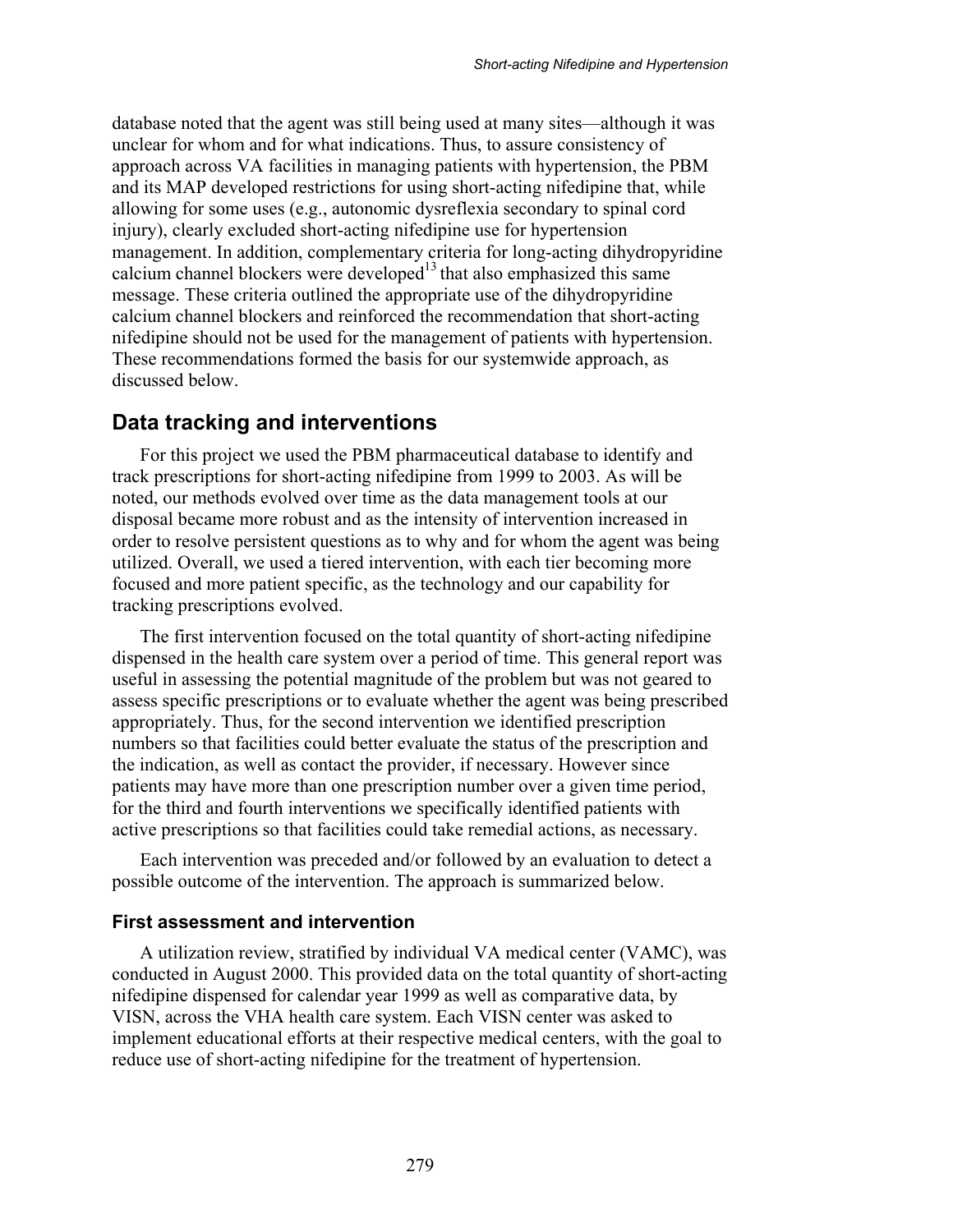A follow-up utilization review was completed in March 2001, again with recommendations for the VISN Formulary Leaders Committee to take measures to reduce inappropriate use.

#### **Second assessment and intervention**

In April 2003, utilization review was again conducted for the previous 12 months. In this intervention, VISNs were given 5 months to review outpatient prescription identifiers and complete an audit for each prescription on the indication, and any required intervention. Completed information on use was to be forwarded to the PBM. Data on indications and interventions were compiled at the PBM and a progress report was then presented to the VISN Formulary Leaders.

After this report, a follow-up analysis was conducted for the subsequent 4-month time period (September 1, 2003, to December 31, 2003) to evaluate persistent short-acting nifedipine utilization across VISNs and by individual health care facilities. These data were compared with the total number of prescriptions and 30-day equivalent prescription data (to account for prescriptions dispensed as a 90-day supply) from the same 4-month time period during the previous year (September 1, 2002, to December 31, 2002). As the majority of chronic medications are now dispensed as a 3-month supply (i.e., 90-day supply), the number of prescriptions are converted to 30-day equivalent prescriptions. A report was then forwarded to and discussed with the VISN Formulary Leaders, and they were asked to take any further necessary actions.

#### **Third assessment and intervention**

In February 2004, a third review was completed. This evaluation was able to identify remaining patients who had received short-acting nifedipine. The VISNs were again asked to follow up on these unique patients (by individual prescription number) at the respective VAMCs and provide explicit rationale for any persistent use in patients with hypertension.

#### **Final assessment and intervention**

In May 2004, a fourth and final review was completed on the patients receiving short-acting nifedipine for hypertension or an unknown indication. The VISNs were requested to report a final action and/or documentation on these specific patients as identified in the third intervention.

#### **Data collection and evaluation**

All data on indications and interventions from the VAMCs were compiled at the PBM and reported to the VISN Formulary Leaders and MAP. In addition, data on total quantity dispensed, 30-day equivalent prescriptions, and number of patients on short-acting nifedipine were tracked for each calendar year, 1999 to 2003, using ProClarity® software, Version 5.0 (ProClarity Corporation, Boise, Idaho).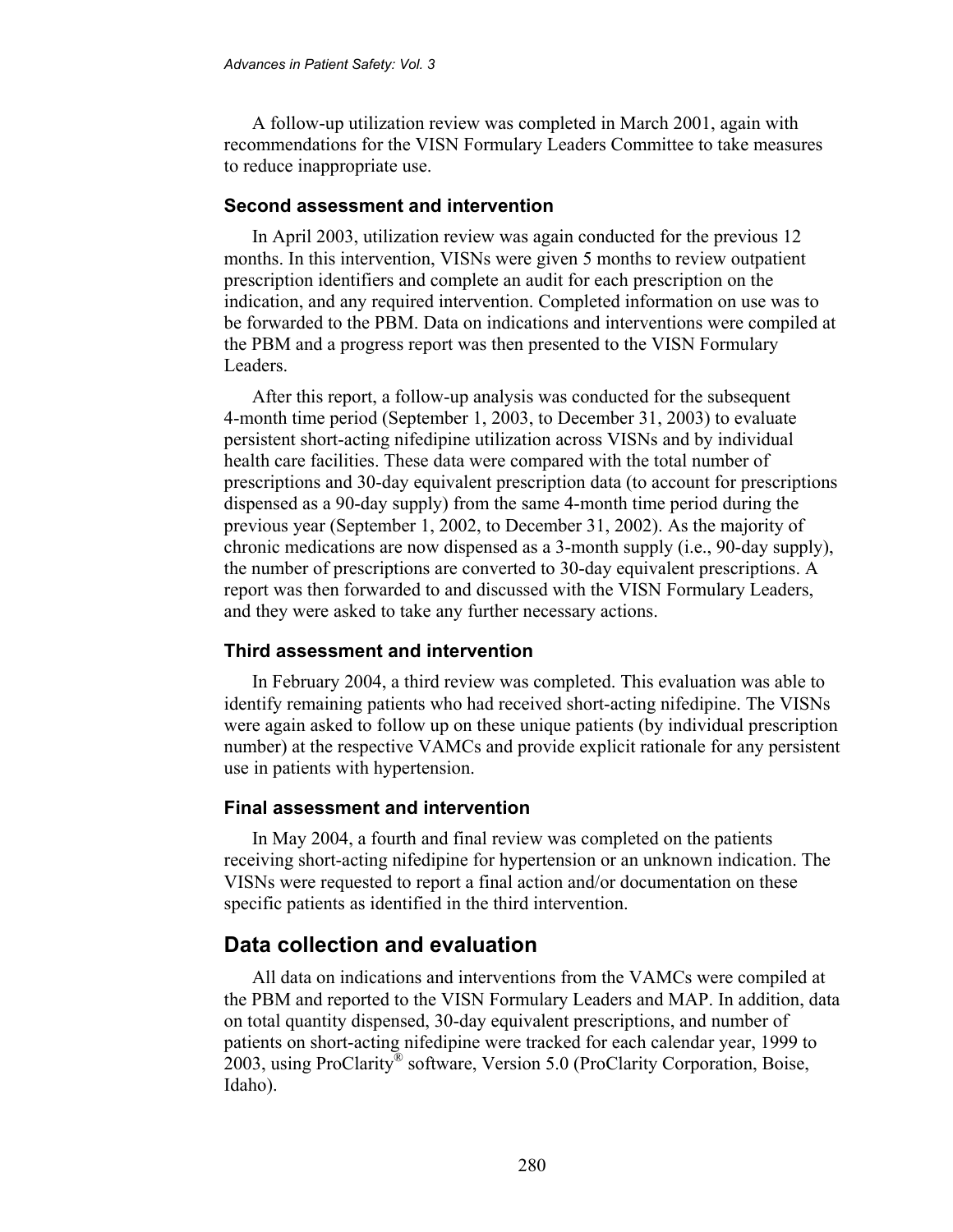# **Results**

## **First intervention**

As follow-up to the initial tier of data that included the short-acting nifedipine utilization report disseminated in August 2000, data reported in March 2001 showed a 34 percent decrease in total quantity dispensed for all VISNs in calendar year 2000 compared with 1999. The VISNs with the highest initial utilization showed the largest reductions in total quantity dispensed (e.g., reduction of 191,000 units dispensed in VISN 8, reduction of 138,635 units dispensed in VISN 16) (Figure 1).



**Figure 1. Total quantity of short-acting nifedipine dispensed by first intervention in VISN centers in calendar years (CY) 1999–2004** 

### **Second intervention**

Information on 2,530 prescriptions from April 2002 through March 2003 was sent to the VISN Formulary Leaders (range of 15 to 295 prescriptions per VISN; mean of 120). The PBM received responses on 1,648 of the 2,530 prescriptions (65 percent). Of these 1,648 prescriptions, the most common indication for use was hypertension (737 prescriptions, or 45 percent). Other indications (23 percent) were primarily for autonomic dysreflexia, Raynaud's syndrome, esophageal spasm, achalasia or dysphagia, angina, and migraine headache. The remaining 32 percent did not have an indication listed in the report form (Table 1).

An action or change was noted for 1,284 of 1,648 prescriptions (78 percent): 773 (47 percent) prescriptions were either discontinued or had expired, 304 (18 percent) involved change of therapy (i.e., 205 [12 percent] switched to long-acting nifedipine, and 99 [6 percent] changed to an alternate agent). In 207 cases (13 percent), the provider was contacted but no follow-up was noted. Out of the same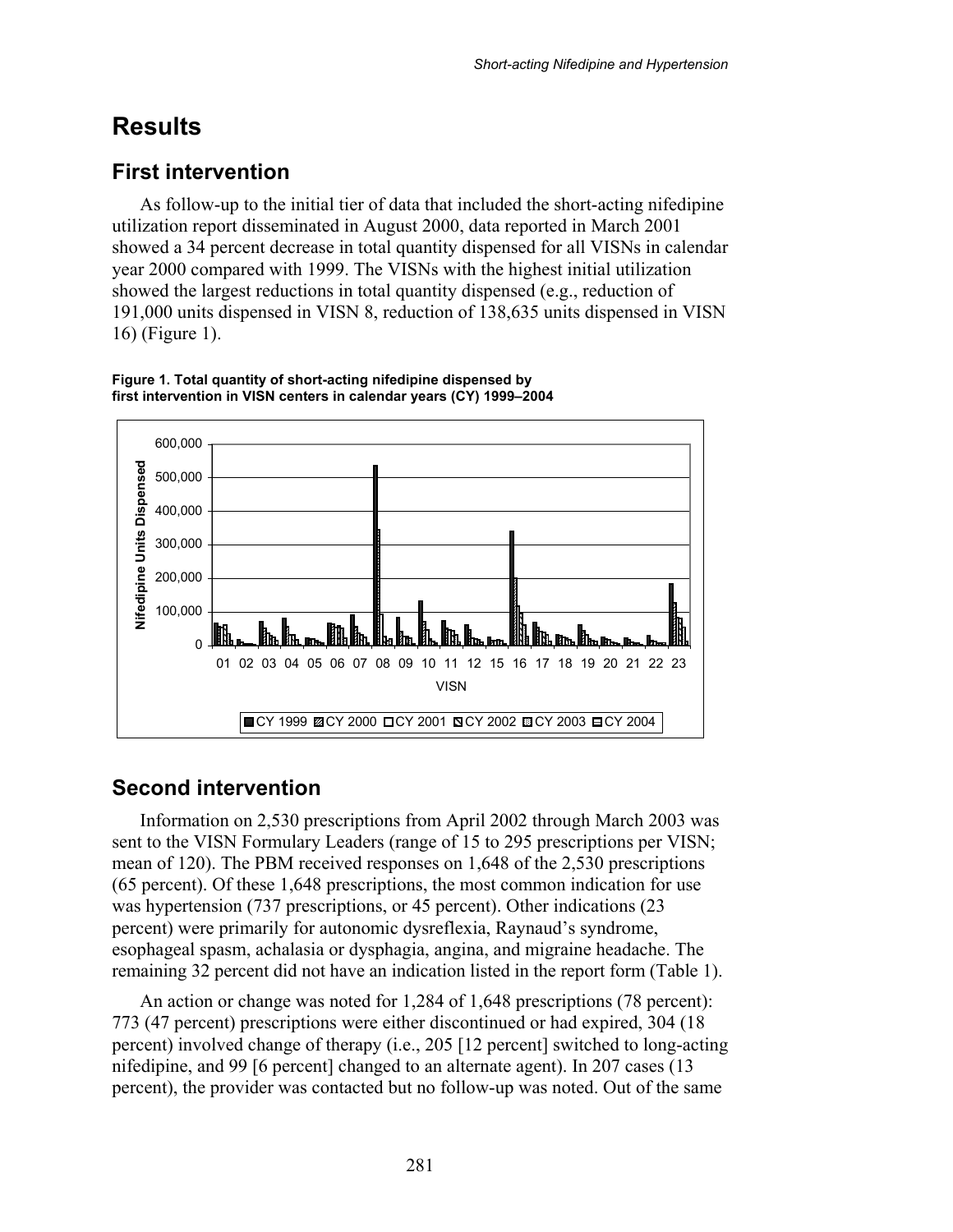|                                           | <b>Prescriptions</b><br>$(N = 1,648)$ |
|-------------------------------------------|---------------------------------------|
| <b>INDICATION</b>                         | n (%)                                 |
| <b>Hypertension</b>                       | 737 (45)                              |
| <b>Other indications</b>                  | 377 (23)                              |
| Autonomic dysreflexia                     | 173 (10.5)                            |
| Raynaud's syndrome                        | 66 (4)                                |
| Esophageal spasm, achalasia, or dysphagia | 56 (3.4)                              |
| Angina                                    | 24 (1.5)                              |
| Migraine headache                         | 10(0.6)                               |
| Various other                             | 48 (3)                                |
| <b>None listed</b>                        | 534 (32)                              |

#### **Table 1. Second intervention: indications for short-acting nifedipine (April 2002–March 2003)**

1,648 prescriptions, 281 prescriptions (17 percent) for short-acting nifedipine were continued (158 [9.5 percent] for treatment of autonomic dysreflexia in patients with spinal cord injury, and 123 [7.5 percent] for patients with indications other than hypertension). Of note, 83 (5 percent) had no intervention listed or were pending follow-up (Table 2).

#### **Table 2. Second intervention: interventions for short-acting nifedipine (April 2002–March 2003)**

|                                                                     | <b>Prescriptions</b><br>$(N = 1,648)$ | <b>Prescriptions</b><br>for<br><b>Hypertension</b><br>$(N = 737)$ |
|---------------------------------------------------------------------|---------------------------------------|-------------------------------------------------------------------|
| <b>INTERVENTION</b>                                                 | n (%)                                 | n (%)                                                             |
| Discontinued or prescription expired                                | 773 (47)                              | 329(45)                                                           |
| Change in therapy (to long-acting nifedipine or alternate<br>agent) | 304(18)                               | 210 (28)                                                          |
| Provider contacted (as only intervention)                           | 207 (13)                              | 125(17)                                                           |
| Continued therapy                                                   | 281 (17)                              | 37(5)                                                             |
| None listed                                                         | 58(3.5)                               | 28(4)                                                             |
| Pending follow-up                                                   | 25(1.5)                               | 8(1)                                                              |

With specific regard to the 737 prescriptions for hypertension, 90 percent had a documented intervention: 329 prescriptions (45 percent) were either discontinued or expired, 129 (17 percent) were changed to long-acting nifedipine, 81 (11 percent) were changed to an alternate agent, and 125 (17 percent) included provider contact to recommend consideration of alternate therapy. Even so, 8 (1 percent) were pending follow-up, 28 (4 percent) did not include any information, and 37 (5 percent) of prescriptions for hypertension showed continuation of shortacting nifedipine.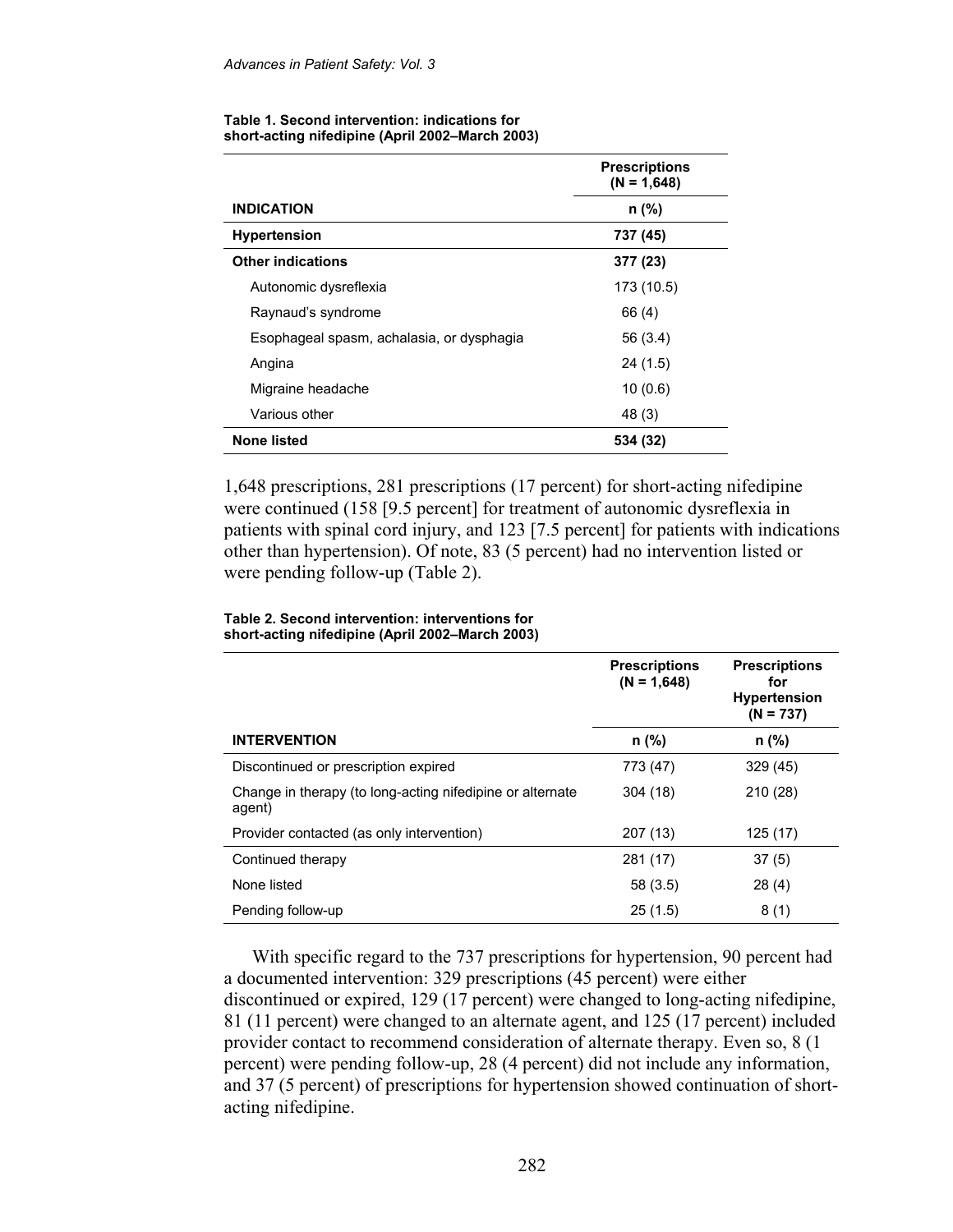In comparing the total and 30-day equivalent prescription data from September 1, 2003, to December 31, 2003 (considered postintervention) with September 1, 2002, to December 31, 2002, there was a nationwide decrease of 34 percent in total prescriptions  $(1,308 \text{ vs. } 863)$  and 36 percent  $(2,533 \text{ vs. } 1,616)$  in 30-day equivalent prescriptions.

#### **Third intervention**

For the third intervention we tracked prescription numbers for 559 unique patients (range of 7 to 74 patients per VISN; mean of 27) who received shortacting nifedipine during the postintervention time period from September 1, 2003, to December 31, 2003. Of the 559 patients, 260 (46.5 percent) were on shortacting nifedipine for hypertension, 84 (15 percent) for autonomic dysreflexia secondary to spinal cord injury, 139 (25 percent) for other indications (primarily Raynaud's syndrome and esophageal disorders), and for 76 patients (13.5 percent) the indication was reported as unknown.

Of the 260 patients for whom short-acting nifedipine was prescribed for hypertension, therapy was discontinued or changed in 193 (74 percent) of these patients. The provider was contacted to recommend alternate therapy in 57 (22 percent) of the patients prescribed short-acting nifedipine for hypertension. In the 10 patients (4 percent) who were continued on short-acting nifedipine for hypertension, the reasons reported were patient intolerance to the long-acting formulation (2 patients), administration of the short-acting preparation via a nasogastric tube (2 patients), and provider decision to continue present management and monitor the patient (2 patients); the rationale was not provided for 4 patients. The facilities were contacted to provide follow-up on all 10 of these patients (Table 3).

|                                                      | <b>Patients with prescriptions</b><br>for hypertension<br>$(N = 260)$ |
|------------------------------------------------------|-----------------------------------------------------------------------|
| <b>INTERVENTION</b>                                  | $n$ (%)                                                               |
| Discontinued or prescription expired                 | 95 (37)                                                               |
| Changed to long-acting nifedipine or alternate agent | 98 (37)                                                               |
| Provider contacted                                   | 57 (22)                                                               |
| Continued therapy                                    | 10 (4)                                                                |

**Table 3. Third intervention: interventions in patients on short-acting nifedipine for hypertension (September 2003–December 2003)** 

Of the 76 patients with an unknown indication for short-acting nifedipine, the prescription was discontinued in 68 (89.5 percent) and the provider was contacted for follow-up on 6 (8 percent) of these patients. The plan for follow-up was not listed for two patients (2.5 percent), and the facilities were contacted to provide this information.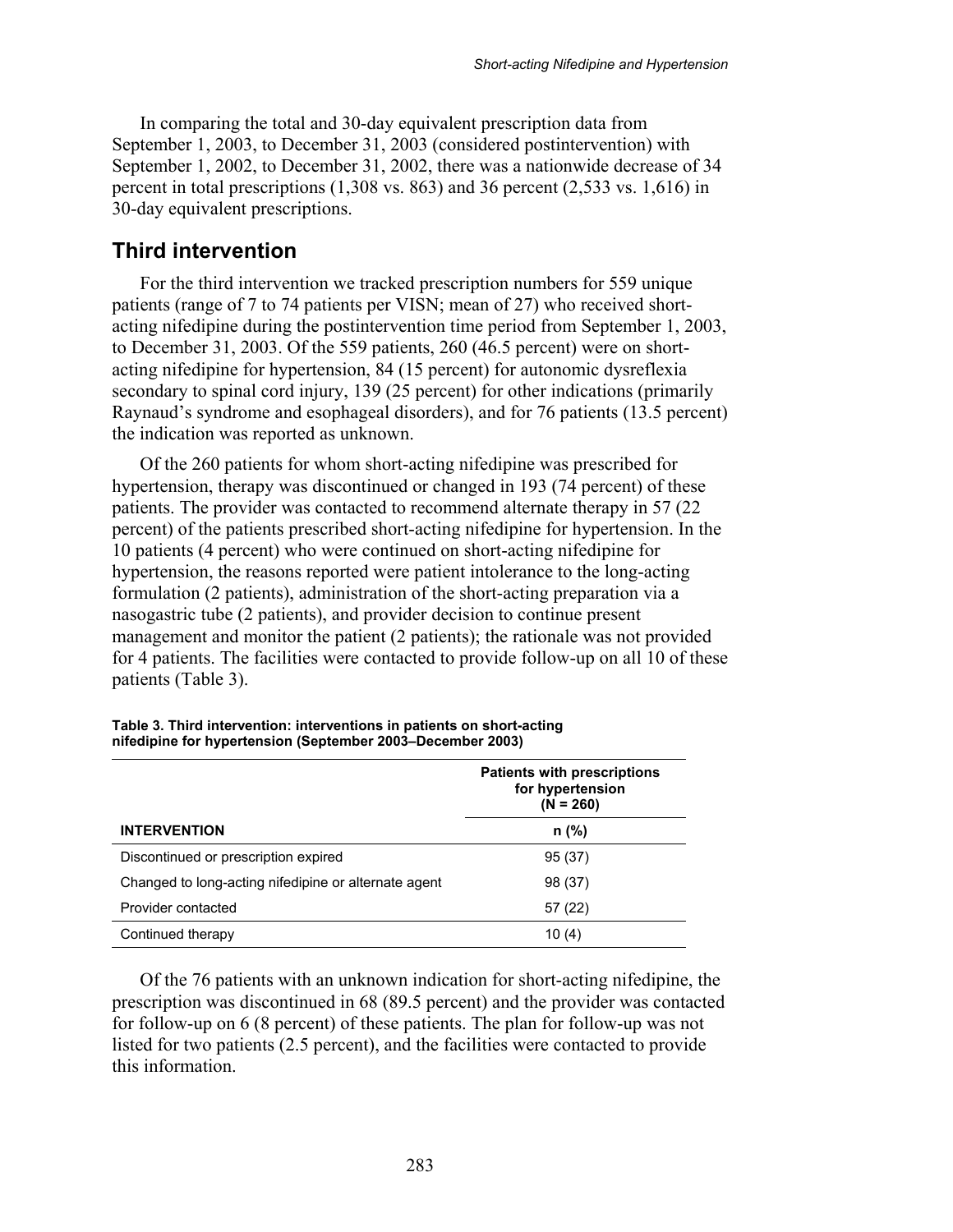### **Fourth and final intervention**

An intervention was taken for all (100 percent) of the 67 patients (i.e., 57 patients where the provider was contacted but the outcome unknown, in addition to the 10 patients that were continued on therapy; Table 3) who were receiving short-acting nifedipine for the treatment of hypertension (63 prescriptions were discontinued and 4 were placed on hold with plans to follow up with the provider).

The fourth and final intervention was done on 6 of the 8 patients from the 76 remaining patients on short-acting nifedipine for an unknown indication. Five patients were discontinued from the drug and one was placed on hold with plans to follow up with the provider. Of the two remaining patients, one patient was continued on short-acting nifedipine for an indication other than hypertension. The other patient was being prescribed short-acting nifedipine for the treatment of hypertension. The provider was informed of the concerns with using short-acting nifedipine for this indication. After careful review of the medical record and discussion with the prescribing physician, it was felt that treatment was appropriate in this patient as he was being treated for significant nocturnal supine hypertension with profound daytime hypotension (precluding the use of longacting preparations or agents with a longer duration of action).

#### **Overall impact of the interventions**

From 1999 to 2004, the number of patients prescribed nifedipine fell 81 percent, from 4,093 to 775 patients (Figure 2). Total quantity decreased by nearly 91 percent, from more than 2 million units dispensed in 1999 to fewer than 200,000 units dispensed during 2004. There was also an 88 percent reduction in 30-day equivalent prescriptions from 1999 (22,500 prescriptions) to 2004 (2,723 prescriptions). As of July 2004, no patients in the VA health care system are inappropriately prescribed short-acting nifedipine as far as we are aware from this evaluation. Plans are to continue to monitor utilization every 6 months to identify trends where additional education or intervention may be required.

## **Discussion**

The most prevalent chronic medical condition in the VHA is hypertension, present in 46 percent of patients receiving medical care in the system. Therefore, appropriate treatment of hypertension is a high priority for the VHA. In order to treat this and other common medical conditions, VHA relies on an evidence-based approach to care, often utilizing clinical practice guidelines to establish recommended care.<sup>14</sup> The use of short-acting nifedipine is not recommended in VHA guidelines for the treatment of hypertension.<sup>15</sup> In order to reduce use of short-acting nifedipine in the VHA, we implemented a national, multitiered approach using the VA pharmaceutical database to identify patients using this agent.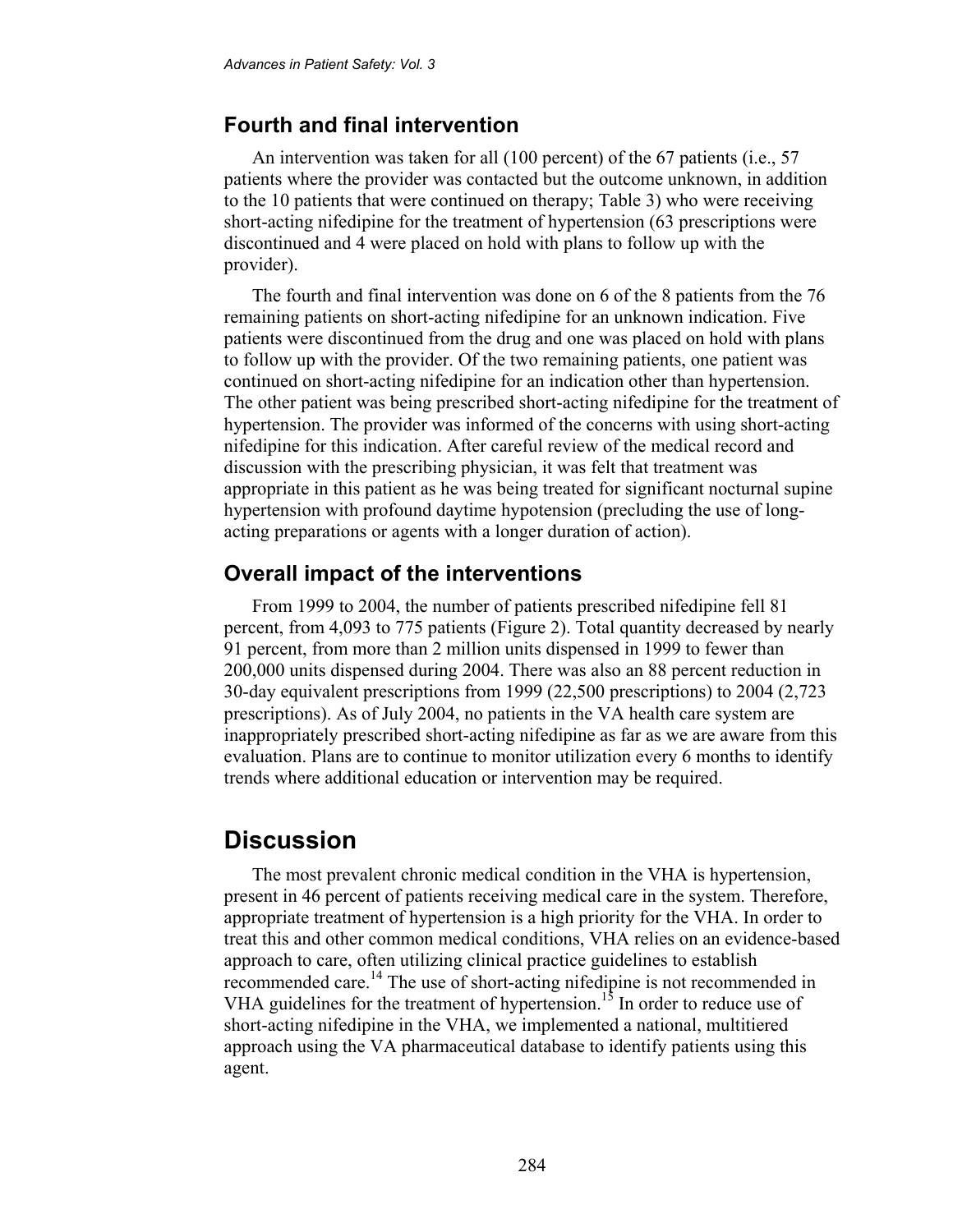

**Figure 2. Unique patients prescribed short-acting nifedipine for calendar years (CY) 1999–2004** 

We found that prescribing short-acting nifedipine for the treatment of hypertension as well as for other unapproved indications in the VA health care system has declined substantially over the past 5 years. Much of the decrease may be attributed to scientific publications and press coverage detailing safety concerns with short-acting calcium channel blockers.<sup>1–5</sup> A similar trend was recently noted for hormone replacement therapy and for alpha-adrenergic blockers, both of which were found to have safety concerns after widespread utilization had already occurred.<sup>16, 17</sup> Because the data in the national PBM pharmaceutical database extends back to only 1999, we could not assess whether decreasing use of short-acting nifedipine began before that time, though we have little doubt that this may be the case. And, as ethical concerns precluded a control group, we could not definitely determine the magnitude of impact of our interventions.

That said, we found that many patients in the VHA continued to receive prescriptions for short-acting nifedipine for the treatment of hypertension despite the medical literature publicizing the problem in the mid-1990s and despite the dispersion of information and guidelines throughout the VHA. Indeed, we had to aggressively pursue, at the level of the individual patient and provider, the last vestiges of persistent short-acting nifedipine use almost a decade after the initial publications were released. Health care systems in other countries have reported a similar problem with short-acting nifedipine,  $^{18, 19}$  and we suspect similar issues may be occurring outside the VA for this and other potentially unsafe drugs.<sup>16, 17</sup> While the data suggest that a naturally occurring downward trend may be expected over time, our results suggest that though usage is likely to diminish, targeted interventions are likely to be necessary before the problem is remedied by itself.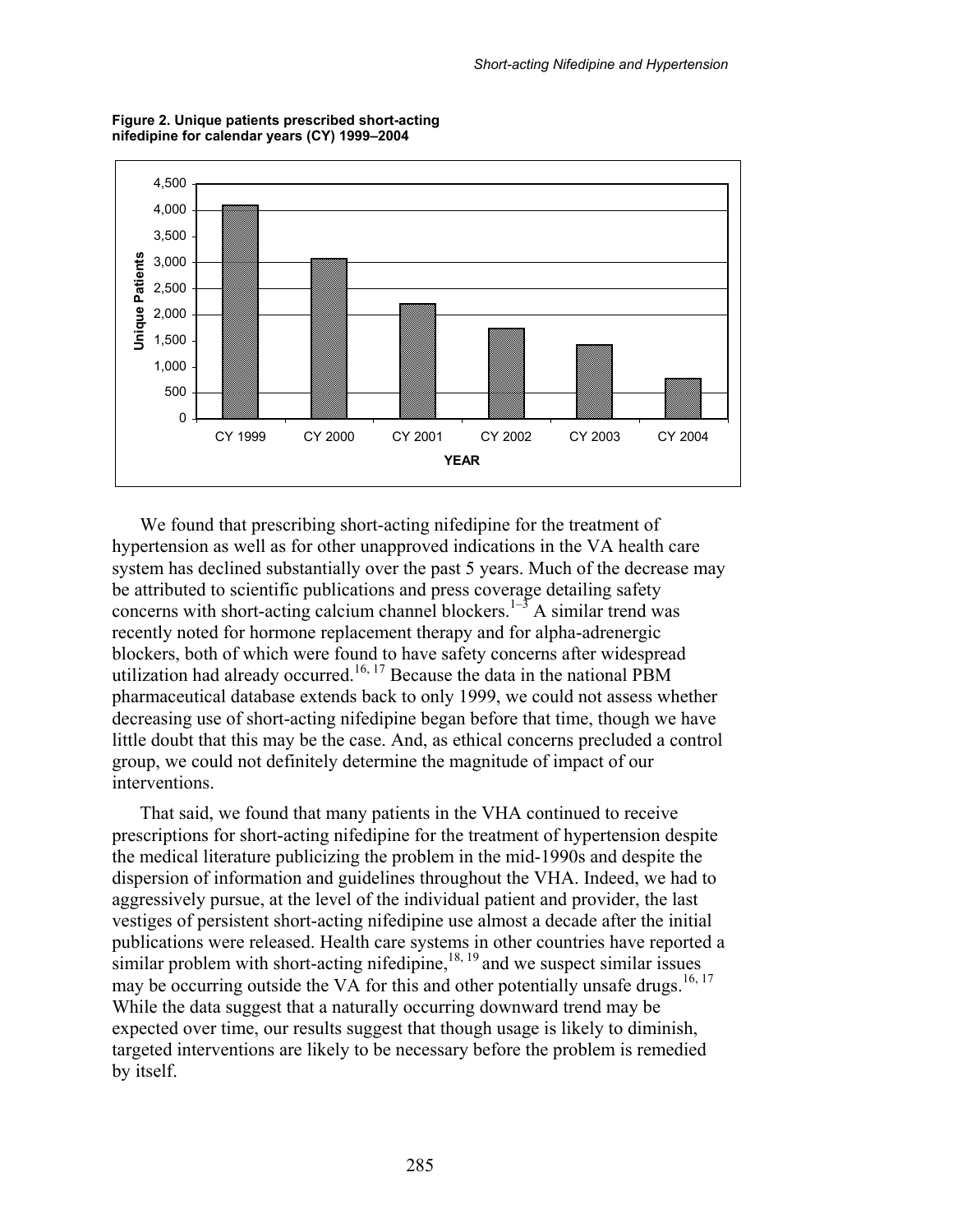It is unclear why clinicians would continue to use suboptimal therapy, although McGlynn et al. identified gaps in the quality of care in a variety of clinical areas.<sup>20</sup> We suspect that our findings reflect part of the gap between guideline recommendations and clinical care already noted by Borzecki and colleagues regarding hypertension control in Veteran patients.<sup>21</sup> In addition, a form of clinical inertia—in this case, not eliminating a potentially dangerous drug because the patient was already tolerating it—may play a part,  $^{22}$  as may, for example, misperceptions about drug-related adverse events of antihypertensive agents, as previously noted for beta-blockers.<sup>23</sup> Of course, other clinical and patient factors may play a role, although our data and study design were not able to explore those issues.

Our intervention program is likely to be useful for other health care groups that have access to pharmaceutical databases. By using a systematic stepwise approach, we were able to evaluate whether more labor-intensive interventions and follow-up were necessary. In our intervention program, we first utilized the national PBM pharmaceutical database to provide the VISNs and VA facilities with comparative utilization statistics to strongly encourage interventions, especially at facilities where utilization was highest. Our next step was to identify actual prescription numbers because, at the time, we could not identify prescriptions for individual patients. The third intervention was able to identify use by patient. The fourth and final intervention also used patient identifiers and required a more thorough evaluation and contact with the provider in many cases. Each intervention thus provided more detailed data and required more detailed feedback from facilities.

We chose to intervene at the regional and facility level in order to take advantage of established relationships between local pharmacy and therapeutics committees and their providers, but other systems may need or want to modify this approach by, for example, contacting providers directly. It is unknown which approach is optimal in terms of changing prescribing behavior, and we would encourage further directed research in that regard.

Our approach, emphasizing a tiered methodology that was increasingly physician and patient specific, generally worked well. As an example, for the second intervention we had a 65 percent (1,648 of 2,530 prescriptions) response rate, and all but one of the 21 VISNs reported their prescription indication and intervention data to the PBM. Three of the VISNs had already implemented interventions and were therefore unable to provide specific information by prescription number. As expected, by reviewing the prescription data, a number of prescriptions were found to be for the same patients. Therefore, in order to put utilization into perspective, we tracked data by patient, as well as by prescription number. In the third as well as the final interventions, follow-up was reported on all patients. The downside of the approach was the amount of time and effort required for the program to reach its conclusion. In that regard, further work is being undertaken to try to refine the process.

One interesting and somewhat unexpected benefit of our program was that use of short-acting nifedipine may have decreased for other non-FDA-approved uses,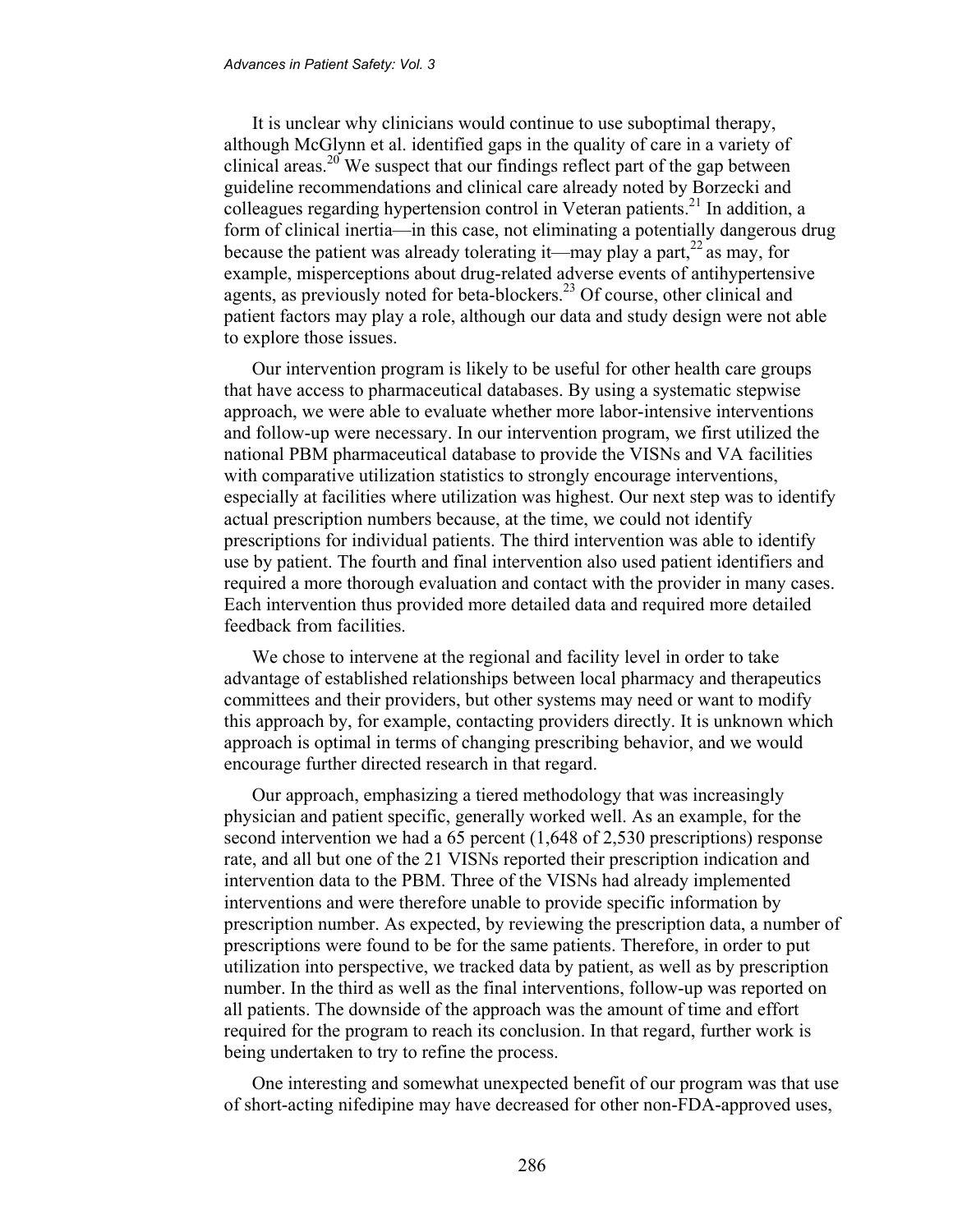even though this was not our primary goal. More specifically, we noted that approximately 90 percent of patients with hypertension ultimately had an intervention to discontinue nifedipine, but 47 percent of patients with other indications (including "none listed") also had interventions. Many of these uses also lack significant evidence for treatment efficacy with short-acting nifedipine, so we believe that discontinuation was likely appropriate. Hence, it may be that by focusing on one inappropriate use, other such uses ("off-label" uses) may be reduced. Again, perhaps further research can shed light on this issue.

Since beginning this project in 1999, the PBM pharmaceutical database has assisted in identifying trends in pharmaceutical use for specific conditions, and also helped to target drug interactions, medication adherence, and issues requiring prescriber feedback on therapeutic interventions.<sup>24–27</sup> Our methods have evolved so that we can now link the national pharmaceutical database with various other databases, including VA Patient Treatment Files to get more specific patient-level information. Nonetheless, as our study shows, a pharmaceutical claims database can effectively identify patients requiring intervention. And, while this is not necessarily novel,<sup>28</sup> the level of success of our intervention indicates that other integrated health care systems may wish to consider a similar approach to address potential deficiencies in pharmaceutical care.

### **Conclusion**

Retrospective utilization review and monitoring, using a national pharmaceutical database, complemented by local education, intervention, and feedback, assisted in reducing short-acting nifedipine use for hypertension. Feedback using a tiered approach was an effective way to reduce persistent inappropriate use of short-acting nifedipine.

## **Acknowledgments**

We would like to acknowledge the contribution of Vincent Calabrese, Pharm.D. of the VA PBM Pharmacoepidemiologic Outcomes Research section, and his expertise in data management.

## **Author affiliations**

VA Pharmacy Benefits Management-Strategic Healthcare Group, Hines, IL (EMF, FEC). VA PBM Medical Advisory Panel, Hines, IL **(**PAG, CBG). General Internal Medicine, VA, Greater Los Angeles and David Geffen School of Medicine, UCLA, West Los Angeles, CA (PAG). General Internal Medicine, Pittsburgh VAMC and Department of Medicine and Pharmacy, University of Pittsburgh, Pittsburgh, PA (CBG). PBM Pharmacoepidemiologic Outcomes Research and National Center for Medication Safety, Hines, IL (FEC, PAG, CBG).

*Address correspondence to*: Elaine Furmaga, Pharm.D., Department of Veterans Affairs, Pharmacy Benefits Management-Strategic Healthcare Group (119D), PO Box 126, Hines, IL 60141; phone: 708-786- 7862; fax: 708-786-7891; e-mail: Elaine.Furmaga@va.gov.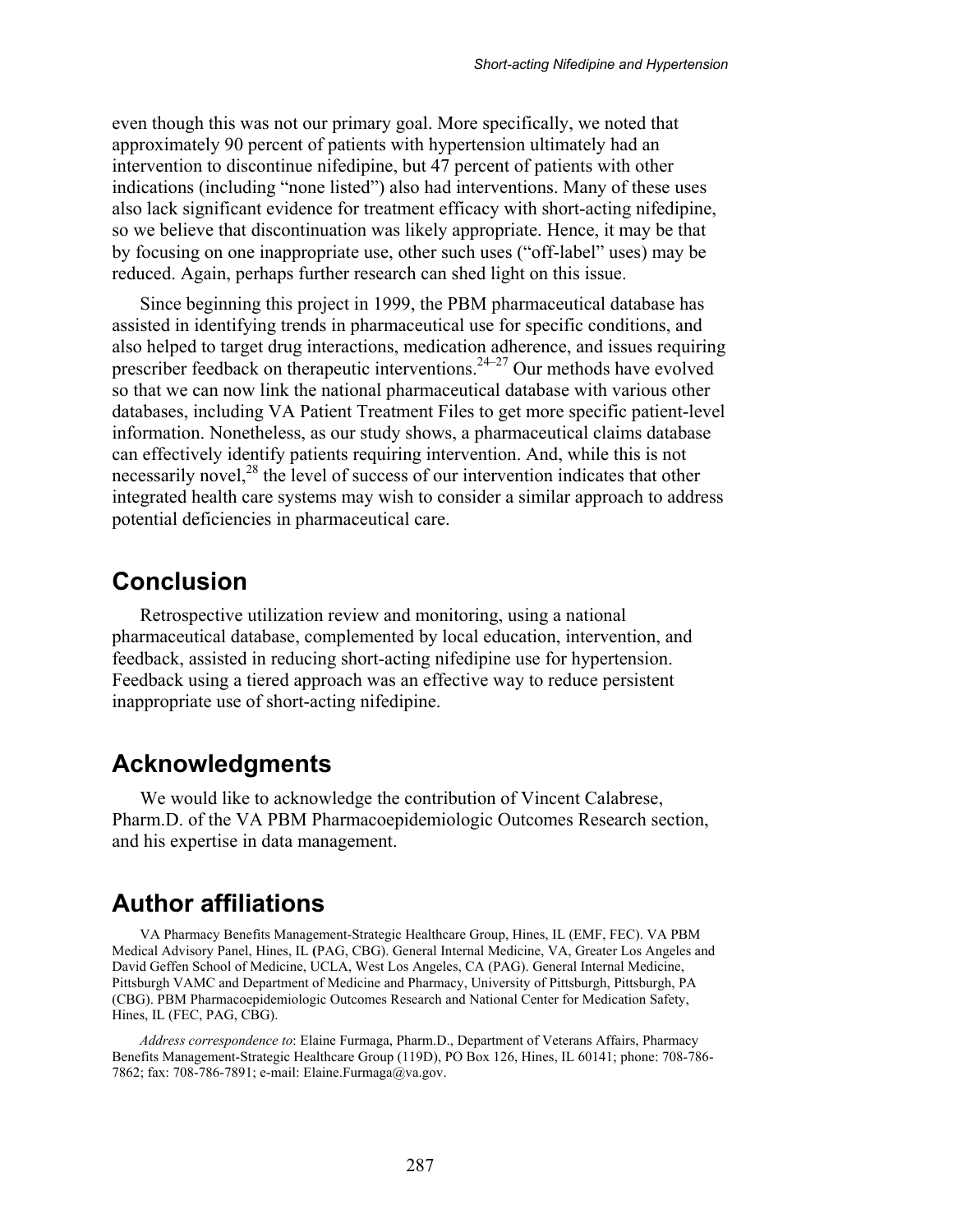# **References**

- 1. Psaty BM, Heckbert SR, Koepsell TD, et al. The risk of myocardial infarction associated with antihypertensive drug therapies. JAMA 1995 Aug;274(8):620–5.
- 2. Furberg CD, Psaty BM, Meyer JV. Nifedipine: doserelated increase in mortality in patients with coronary heart disease. Circulation 1995 Sep;92(5):1326–31.
- 3. Grossman E, Messerli FH, Grodzicki T, et al. Should a moratorium be placed on sublingual nifedipine capsules given for hypertensive emergencies and pseudoemergencies? JAMA 1996 Oct;276(16):1328– 31.
- 4. Procardia® (nifedipine) package insert. New York, NY: Pfizer Inc; 2000 Sep.
- 5. Alderman MH, Cohen H, Roqué R, et al. Effect of long-acting and short-acting calcium antagonists on cardiovascular outcomes in hypertensive patients. Lancet 1997 Mar;349(9052):594–9.
- 6. The ALLHAT Officers and Coordinators for the ALLHAT Collaborative Research Group. Major outcomes in high-risk hypertensive patients randomized to angiotensin-converting enzyme inhibitor or calcium channel blocker vs. diuretic: The Antihypertensive and Lipid-Lowering Treatment to Prevent Heart Attack Trial (ALLHAT). JAMA 2002 Dec;288(23):2981–97.
- 7. Black HR, Elliott WJ, Granditis G, et al. Principal results of the Controlled Onset Verapamil Investigation of Cardiovascular Endpoints (CONVINCE) trial. JAMA 2003 Apr;289(16):2073– 82.
- 8. Pepine CJ, Handberg EM, Cooper-DeHoff RM, et al., for the INVEST Investigators. A calcium antagonist vs a non-calcium antagonist hypertension treatment strategy for patients with coronary artery disease. The International Verapamil-Trandolapril Study (INVEST): a randomized controlled trial. JAMA 2003 Dec;290(21):2805–16.
- 9. Brown MJ, Palmer CR, Castaigne A, et al. Morbidity and mortality in patients randomized to double-blind treatment with a long-acting calcium-channel blocker or diuretic in the international nifedipine GITS study: Intervention as a Goal in Hypertension Treatment (INSIGHT). Lancet 2000 Jul;356(9227):366–72.
- 10. Hansson L, Hedner T, Lund-Johansen P, for the NORDIL Study Group. Randomised trial of effects of calcium antagonists compared with diuretics and βblockers on cardiovascular morbidity and mortality in hypertension: the Nordic Diltiazem (NORDIL) study. Lancet 2000 Jul;356(9227):359–65.
- 11. National Heart, Lung, and Blood Institute. New analyses regarding the safety of calcium-channel blockers: a statement for health professional from the National Heart, Lung, and Blood Institute. U.S. Department of Health and Human Services; 1995 Sep 1. Available at: http://www.nhlbi.nih.gov/. Accessed 2004 Feb 9.
- 12. Chobanian AV, Bakris GL, Black HR, et al. and the National High Blood Pressure Education Program Coordinating Committee. Seventh report of the Joint National Committee on Prevention, Detection, Evaluation, and Treatment of High Blood Pressure: JNC 7—complete version. Hypertension 2003 Dec; 42(6): 1206–52.
- 13. VHA Pharmacy Benefits Management-Strategic Healthcare Group. Archive Criteria, Guidelines, & Reviews. Criteria for Use of Long-Acting Dihydropyridine Calcium Antagonists in VA Patients. Available at: http://www.vapbm.org/archive/ dhpcriteria%20.pdf. Accessed 2005 Feb 2.
- 14. VHA Office of Quality and Performance. Clinical Practice Guidelines Home Page. Available at: http://www.oqp.med.va.gov/cpg/cpg.htm. Accessed 2005 Feb 2.
- 15. VHA Office of Quality and Performance. The Hypertension Workgroup. VHA/DoD Clinical Practice Guideline for Diagnosis and Management of Hypertension in the Primary Care Setting. Available at: http://www.oqp.med.va.gov/cpg/HTN/D/HTN\_ cpg.pdf. Accessed 2005 Feb 2.
- 16. Hersh AL, Stefanick ML, Stafford RS. National use of postmenopausal hormone therapy: annual trends and response to recent evidence. JAMA 2004 Jan;291(1): 47–53.
- 17. Stafford RS, Furberg CD, Finkelstein SN, et al. Impact of clinical trial results on national trends in α-blocker prescribing, 1996–2002. JAMA 2004 Jan;291(1):54– 62.
- 18. Sequeira RP, Jassim Al Khaja KA, Mathur VS. Extent of use of immediate-release formulations of calcium channel blockers as antihypertensive monotherapy by primary care physicians: multicentric study from Bahrain. J Postgrad Med 2002 Jul–Sep;48(3):172–5.
- 19. Dolezal T, Nemecek K, Krsiak M. Trends in consumption of calcium channel blockers in the Czech Republic during 1992–1999 and comparison with selected countries: drug utilization study. Eur J Clin Pharmacol 2002 Oct;58(7):1432–41.
- 20. McGlynn EA, Asch SM, Adams J, et al. The quality of health care delivered to adults in the United States. N Engl J Med 2003 Jun;348(26):2635–45.